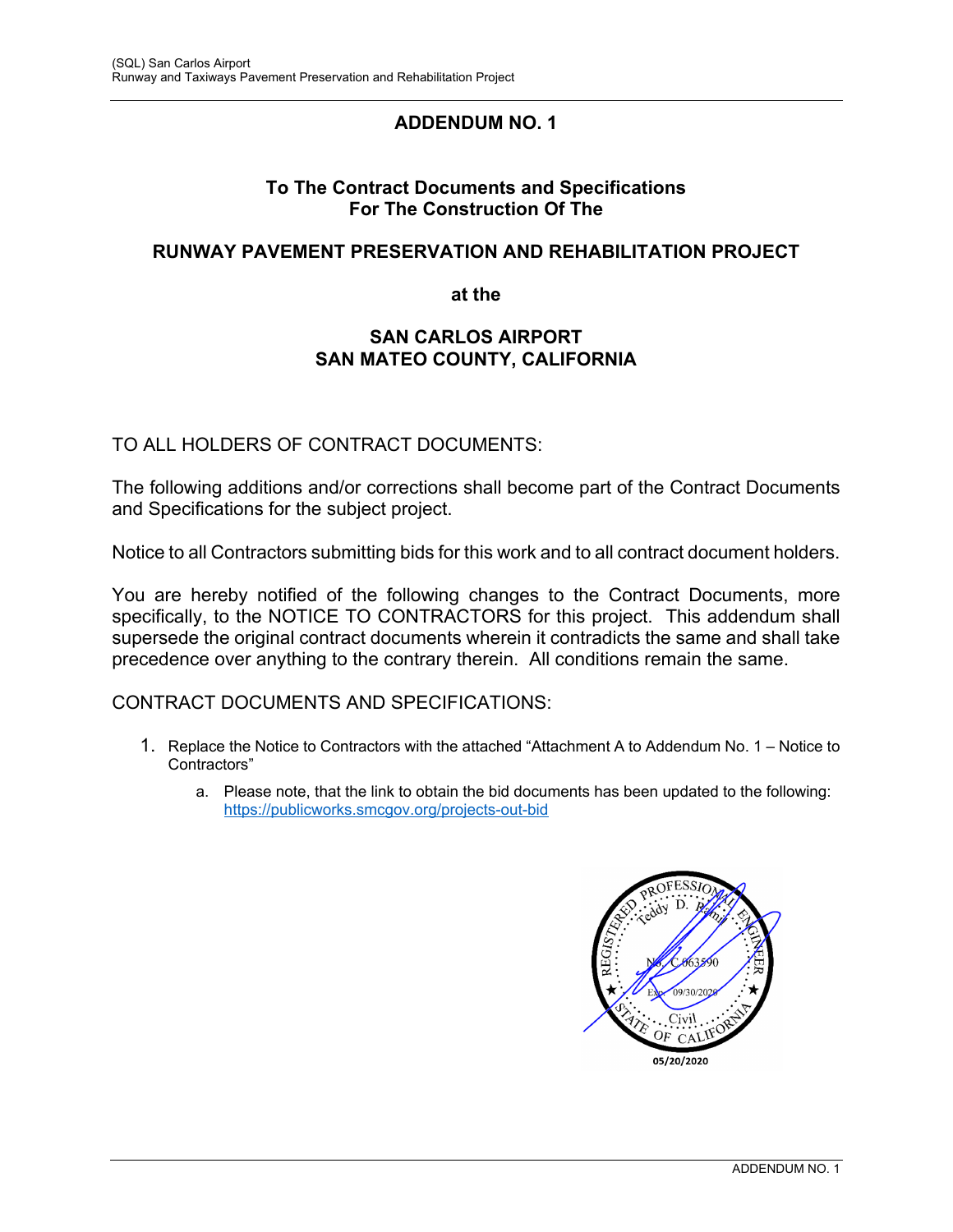# **ATTACHMENT A to ADDENDUM NO. 1**

# **NOTICE TO CONTRACTORS**

NOTICE IS HEREBY GIVEN that the County of San Mateo, San Mateo County Airports (Owner), will receive sealed bids for the construction contract titled:

#### **SAN CARLOS AIRPORT RUNWAY AND TAXIWAYS PAVEMENT PRESERVATION AND REHABILITATION**

Bids shall be received in accordance with the Contract Documents. The Contract Documents may be examined and/or downloaded in .pdf format at the Department of Public Works website at https://publicworks.smcgov.org/projects‐out‐bid (includes complete bid package).

A **MANDATORY** pre-bid conference is scheduled for May 26, 2020 The Conference shall begin promptly at 10:00am and shall be held via Zoom virtual meeting. Access to the meeting can be achieved by navigating to the following web address and entering the appropriate information. Meeting URL: https://cscos.zoom.us/j/93548782328?pwd=TTJnV29ndGE2VXNWNStjYXZjeWlrZz09. Meeting ID: 935 4878 2328; Meeting Password: 125775; Audio via Phone: 888 475 4499 (Toll Free). **Bids will not be accepted from any contractor not present at the mandatory pre-bid conference as evidenced on the attendance roster.**

Questions regarding this project should be directed to the Authorized Contact Person: Michael Byrne, Assistant Airport Manager mbyrne@smcgov.org, 620 Airport Way, Suite 10, San Carlos, California 94070. Answers to questions will be posted on the Department of Public Works website link https://publicworks.smcgov.org/projects-out-bid. There will be no notices sent out regarding updates to the documents. It is the responsibility of the contractor to check this website frequently for updates.

Bids shall be submitted using forms furnished in the Project Manual and in accordance with Instructions to Bidders and shall be accompanied by a Bid Bond.

Bids shall be sealed and filed with the Clerk of the Board of Supervisors of the County of San Mateo at the Hall of Justice and Records, 400 County Center, (formerly 401 Marshall Street) 1st Floor, Redwood City, California, 94063 on or before **June 10, 2020, at 2:00 PM** and will be opened in public in the Chambers of said Board of Supervisors or at another location as designated by Owner shortly thereafter.

The Board of Supervisors of the County of San Mateo, State of California, reserves the right to reject any and all bids, alternate bids, or unit prices and waive any irregularities in any bid received.

No bidder may withdraw his bid for a period of ninety (90) days after the date set for the opening thereof.

Pursuant to Labor Code Sections 1770, et seq., the Director of the Department of Industrial Relations has determined the general prevailing rate of wages in the County of San Mateo for each craft, classification, or type of workman needed to execute the contract. The prevailing rates so determined are based on an 8-hour day, 40-hour week, except as otherwise noted. Existing agreements between the Building Trades and the Construction Industry groups relative to overtime, holidays and other special provisions shall be recognized. It shall be mandatory upon the Contractor and upon any sub-contractors under him, to pay not less than the said specific rates to all laborers, workmen or mechanics employed by them in the execution of this contract.

Pursuant to State Senate Bill SB 854 (Stat. 2014, Ch. 28), effective January 1, 2015:

(1) No contractor or subcontractor may be listed on a bid proposal for a public works project (submitted on or after March 1, 2015) unless registered with the Department of Industrial Relations pursuant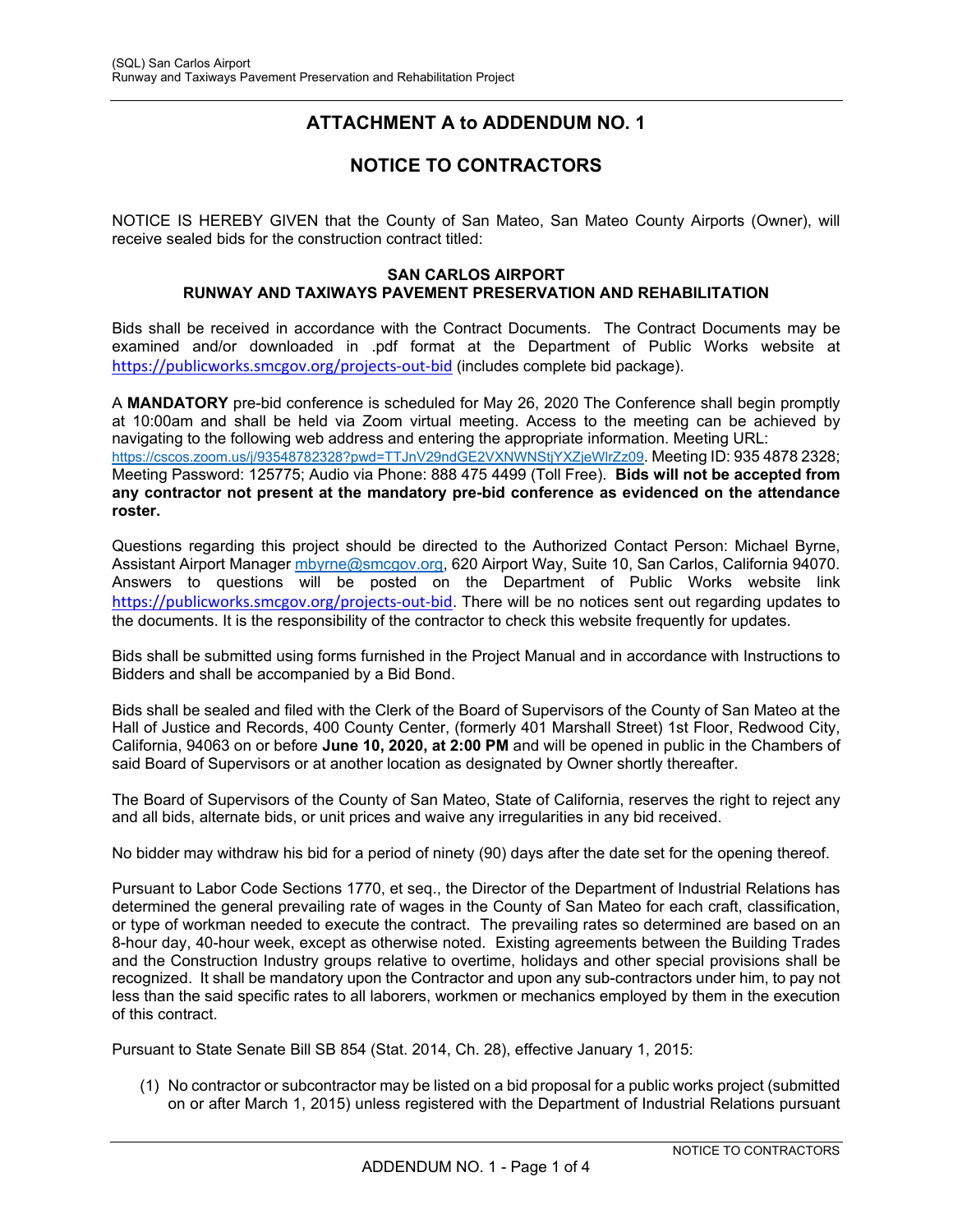to Labor Code section 1725.5 [with limited exceptions from this requirement for bid purposes only under Labor Code section 1771.1(a)].

- (2) No contractor or subcontractor may be awarded a contract for public work on a public works project (awarded on or after April 1, 2015) unless registered with the Department of Industrial Relations pursuant to Labor Code section 1725.5.
- (3) This project is subject to compliance monitoring and enforcement by the Department of Industrial Relations. All contractors and subcontractors must furnish electronic certified payroll records directly to the Labor Commissioner (aka Division of Labor Standards Enforcement).

Contractor and subcontractor agree to pay not less than prevailing rates of wages and be responsible for compliance with all the provisions of the California Labor Code, Article 2-Wages, Chapter 1, Part 7, Division 2, section 1770 et seq and section 1810 et seq. A copy of the prevailing wage scale established by the Department of Industrial Relations is on file in the office of the Director of Public Works, and available at www.dir.ca.gov/DLSR or by phone at 415-703-4774. California Labor Code section 1776(a) requires each contractor and subcontractor keep accurate payroll records of trades' workers on all public works projects and to submit copies of certified payroll records upon request.

A bond will be required for the faithful performance of the contract in amount of not less than one hundred percent (100%) of the amount of the bid, and a bond will be required to guarantee the payment of wages for services engaged and for materials used in the performance of the contract in an amount of not less than one hundred percent (100%) of the bid.

Securities in lieu of Retention: Refer to California Public Contract Code 22300 for information relating to the retention of funds during Contract performance.

The work to be done consists, in general, of providing all labor, materials, tools, appurtenances, and equipment required as well as any other items and details not mentioned above but required by the Contract Documents and as directed by the Director of Public Works. The San Carlos Airport Runway and Taxiways Pavement Preservation and Rehabilitation Project consists of:

- FILLING OF CRACKS
- REMOVAL OF RUBBER
- MILLING EXISTING PAVEMENT
- CONTROLLED LOW STRENGTH MATERIAL
- CRUSHED AGGREGATE BASE COURSE
- ASPHALT SURFACE COURSE
- ASPHALT SURFACE TREAMENT
- PAINTSTRIPING
- **REMOVAL OF PAVEMENT MARKINGS**
- INTERIM RUNWAY MARKINGS
- **REMOVE EXISTING ASPHALT CONCRETE STRUCTURAL SECTION**
- COMPLIANCE WITH POLLUTION, EROSION, AND SILTATION CONTROL
- SAFETY, SECURITY AND MAINTENANCE OF TRAFFIC

The budgetary estimate for the scope of work of this project is One Million Three Hundred Ninety Thousand Dollars (\$1,390,000). Refer to Document 00 41 13 Bid Form.

Construction shall be completed within Nine (9) calendar days, as defined as sufficiently complete in accordance with the Contract Documents for the Owner to occupy or utilize for its intended use. Liquidated damages are \$2000.00 per calendar day and shall be based on contract time.

END OF DOCUMENT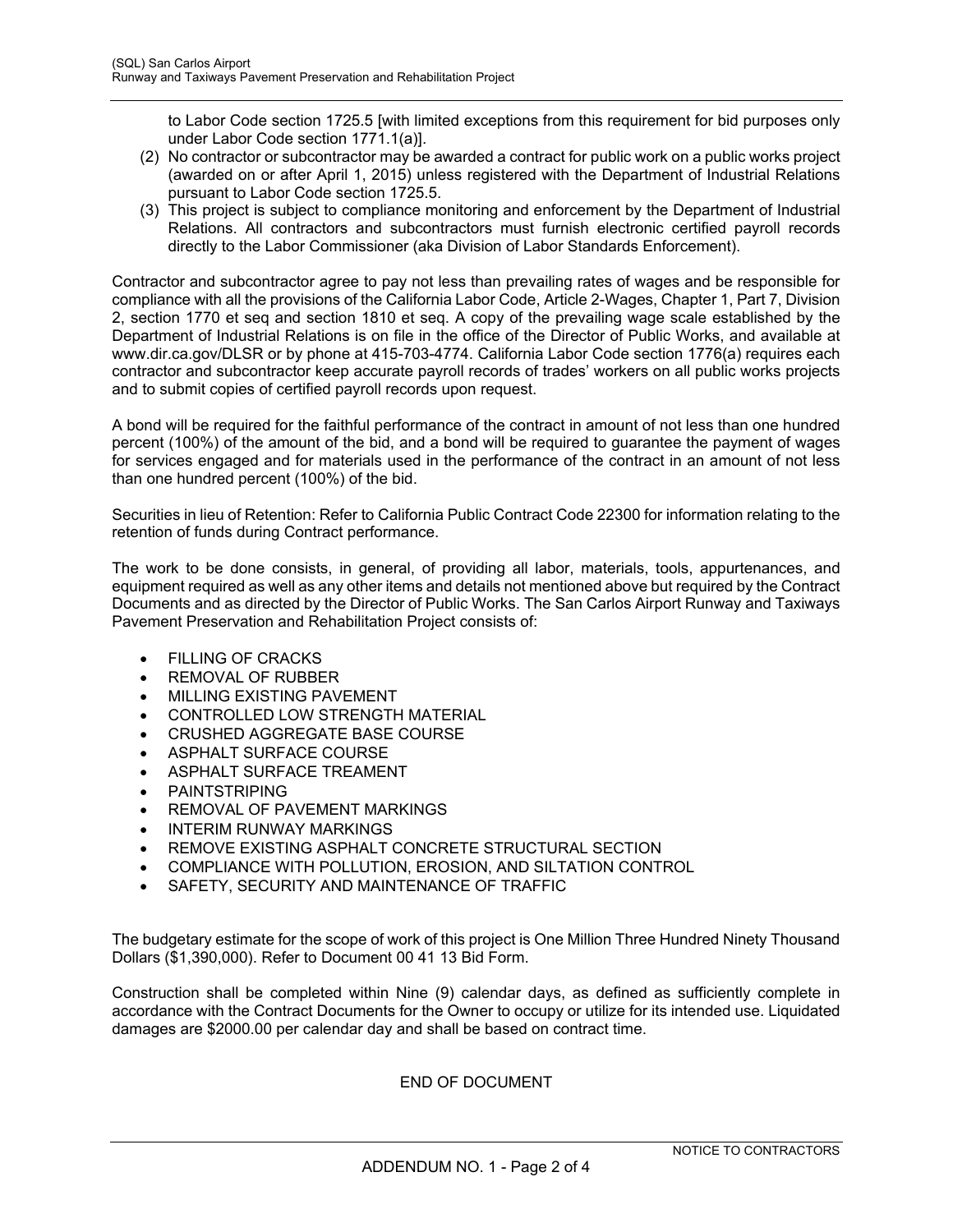